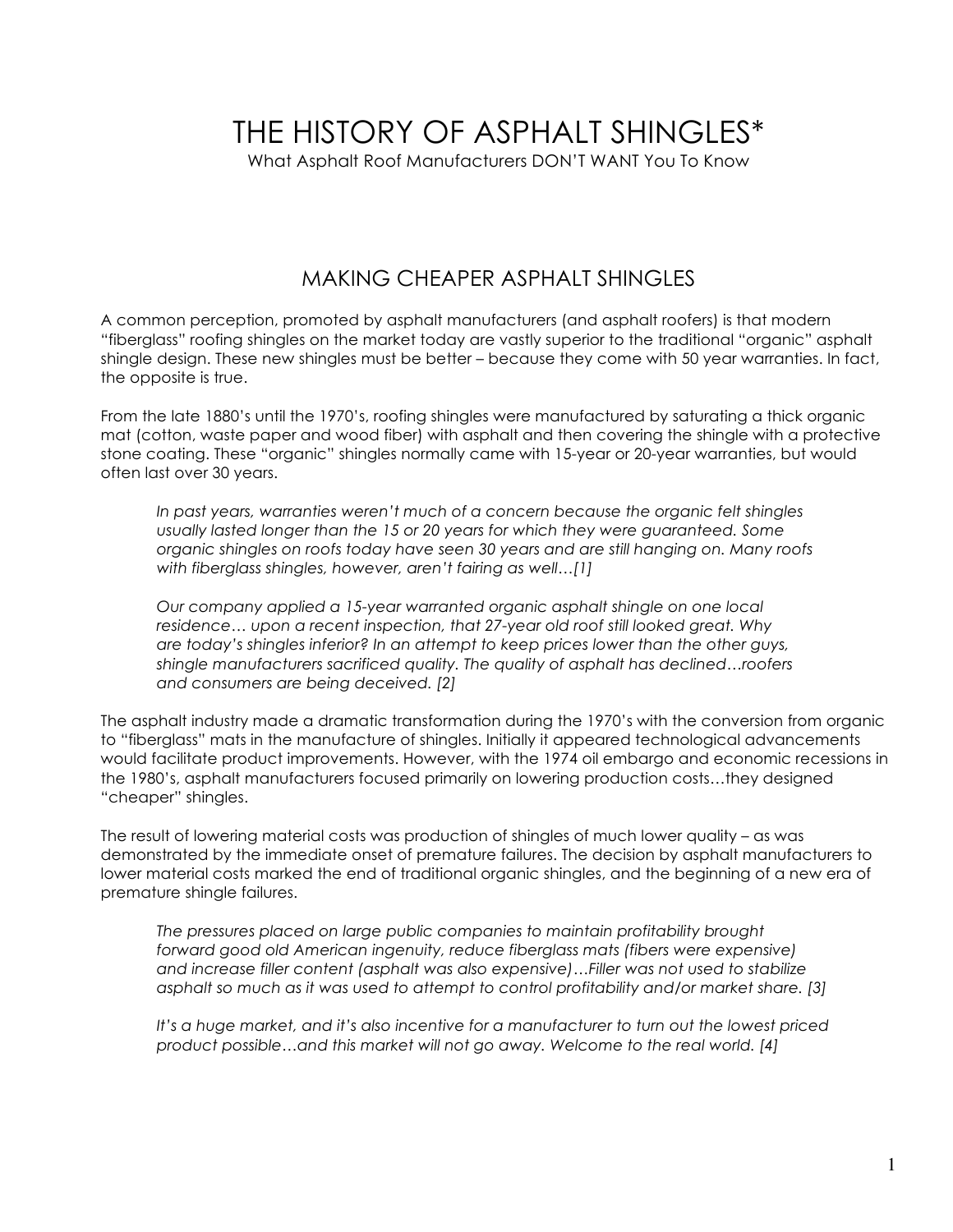The information provided below does, generally speaking, apply to all asphalt shingles manufactured after 1980, both fiberglass and the newer organic. However, since only fiberglass shingles are being sold today, we will focus primarily on how sales of fiberglass shingles impacts uninformed consumers... because, unfortunately, when asphalt manufacturers started making cheaper (and less durable) shingles they also increased warranty periods.

Because cheaper and less durable shingles are now being sold with "inflated" warranty periods of 30, 40, 50 years and "lifetimes," there is no question that consumers are being deceived.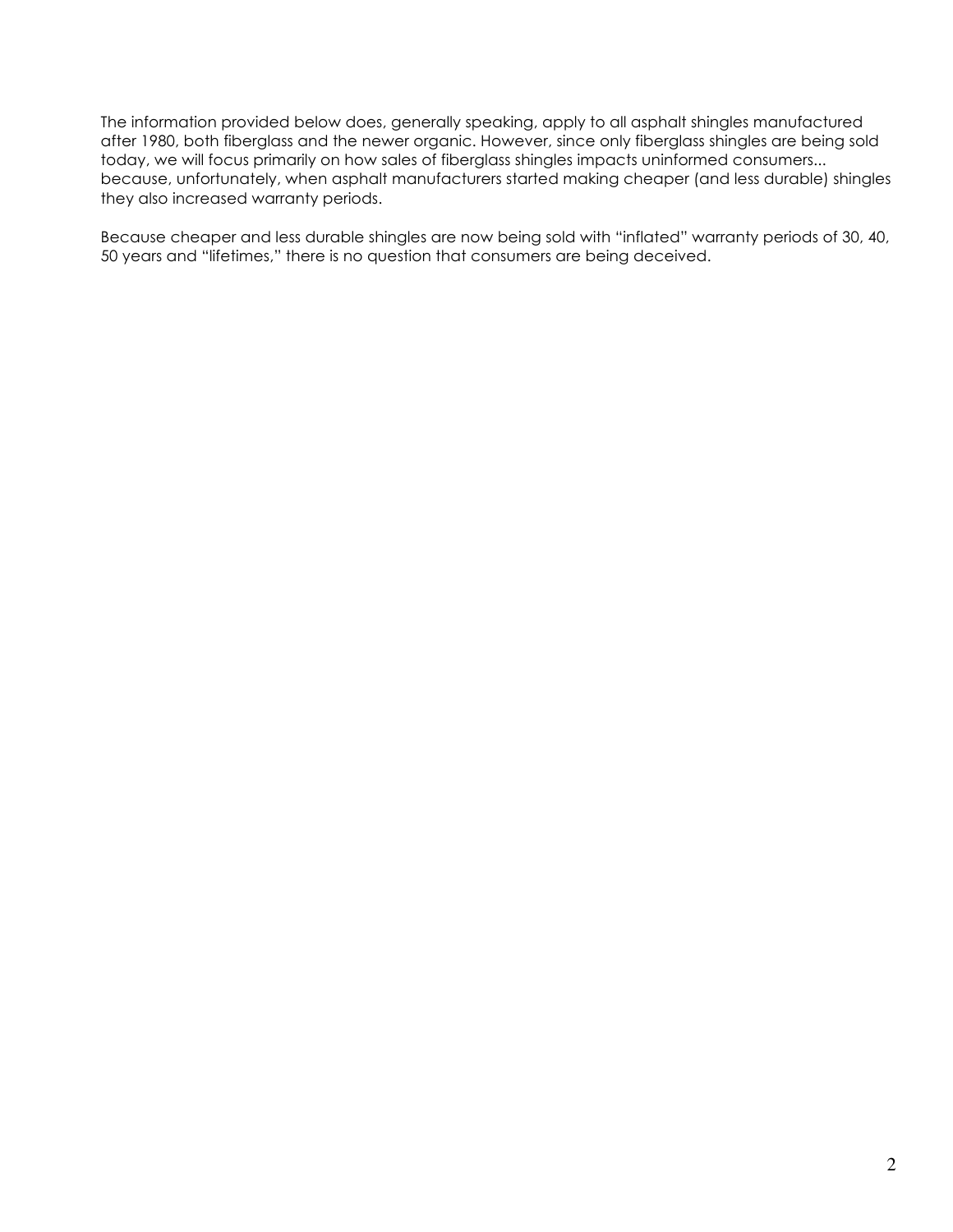### PREMATURE FAILURE OF FIBERGLASS SHINGLES

As manufacturers sought to produce shingles with less asphalt, traditional organic shingles were replaced with the modern "fiberglass" shingle – made of a paper-thin layer (not saturation) of asphalt and a stone coating. The new design contained much less asphalt – and, therefore, was of lower quality than the traditional organic.

Asphalt content was further reduced in the new fiberglass design by adding filler materials. These "fillers" were usually sand and/or fine minerals (often Limestone) and were used primarily to lower the cost of production. However, the addition of filler also resulted in production of even lower quality, and less durable, roofing shingles.

*The composition shingle industry has had difficulty with the performance of conventional fiberglass shingles almost since their introduction in the late 1970's…Lack of Asphalt Content: Failed Shingles that we tested contain approximately 30% asphalt by weight. New shingles contain less than 25%. This asphalt is mixed with sand and fine mineral matter and then has granules embedded in it. [5]*

*There is no separate asphalt mat "coating," there is only asphalt as binder for the filler… No wonder shingles "weep" water after only a few years! [6]*

Historically, the premature failure of fiberglass shingles has involved granular loss and brittleness, cracking and splitting, blistering, curling, buckling and "weeping" (water seeping through the shingle). When a thorough inspection reveals ANY of these conditions the roof is beyond the "Re-Sale Window," and normally requires either replacement or negotiation of a "Roofing Allowance" in order to sell the home.

While the common perception, promoted by asphalt manufacturers (and asphalt roofers) is that "fiberglass" shingles are vastly superior to the traditional "organic" design, the fact is – there has been a documented history of premature failure for all asphalt shingles manufactured since 1980, both fiberglass and newer organic shingles. Since only fiberglass are sold today – it's important to know the History of Defective Fiberglass Shingles.

*Fiberglass mats are much thinner, and are not saturated with asphalt…Several roofing contractor associations have heard complaints from their members that fiberglass shingles are failing within ten years…[7]*

*Recently, our company had a roof fail in less than eight years. When removing shingles In leaky areas, it became apparent that the water was going right through the shingles, and had been for some time. [8]*

*In Central California we have seen shingles split on roofs in less than five years. From what we have seen to date, the problem seems to occur to shingles with a thin or nonexistent back coating…These shingles also seem to have a very high filler content, about 70% and limited tensile strength. [9]*

*Filler was not used to stabilize asphalt so much as it appeared it was used to attempt to control profitability and/or market share…Buckling, cupping, splitting and poor granular retention problems began to manifest in relatively short time frames. [10]*

The premature failure of fiberglass shingles is simply Historical Fact. By the mid-1990's defective fiberglass shingles were reported by consumers and contractors across the country and documented in industry publications. Fiberglass shingles were failing in less than 15 years – but asphalt manufacturers did not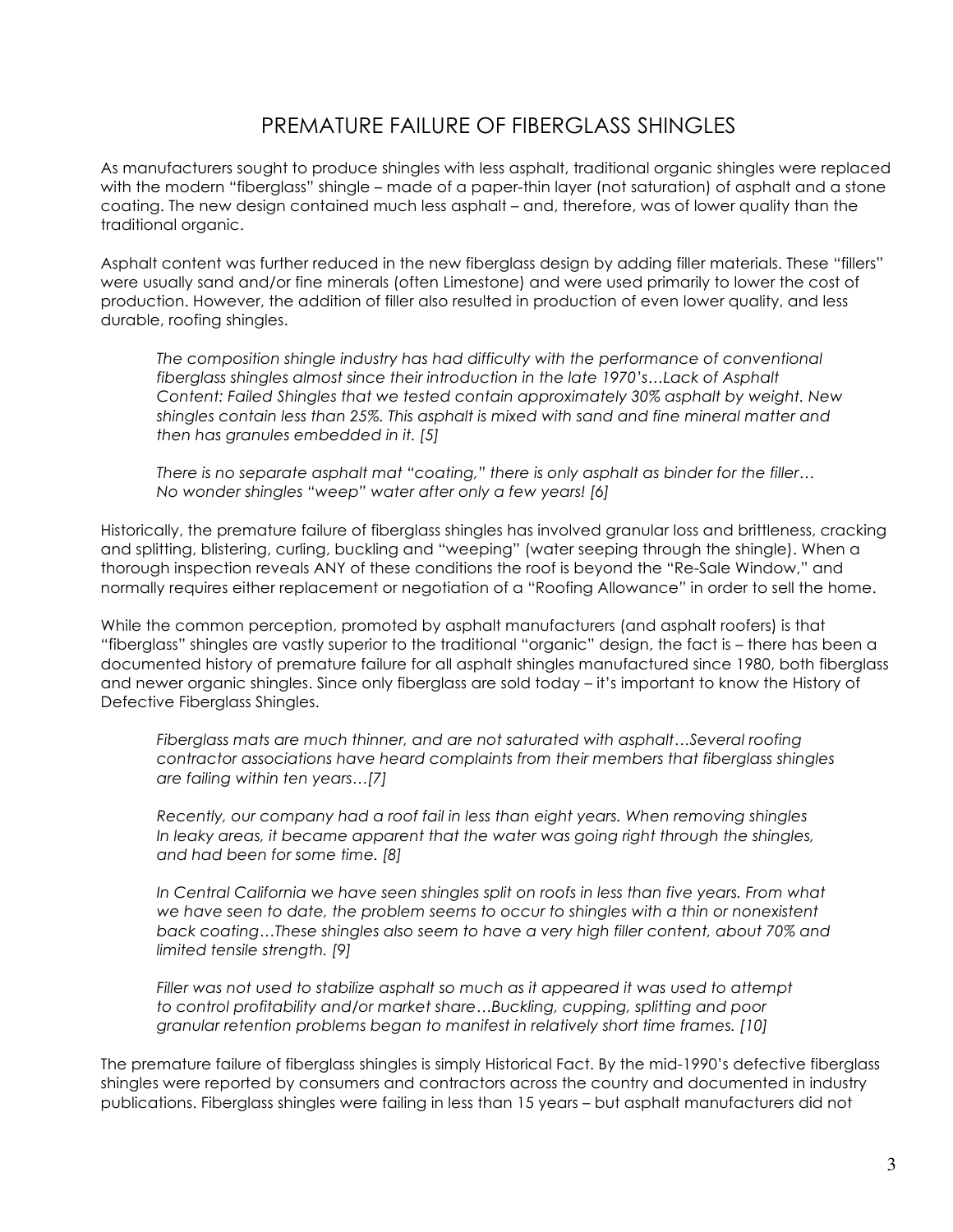initiate any product recalls. Asphalt manufacturers did not recall defective shingles or even warn consumers about known defects, instead manufacturers started to increase shingle warranty periods in order to sell more (defective) shingles.

Asphalt manufacturers have continued to increase the warranty periods for fiberglass shingles so that now, most conventional shingles come with 30, 40, 50 year and "lifetime" warranties. However, with much less asphalt content, these new fiberglass shingles have a Documented History of Premature Failures – very often 10 to 15 years.

Most inexperienced roof buyers ASSUME warranties provide some indication of shingle quality or durability…they do NOT. Asphalt shingle warranties are designed to sell more shingles – and longer warranties sell more product. That is why traditional 15 year and 20 year warranties were "inflated" to the more marketable 30 year, 40 year, 50 year and…"Lifetime Warranty" periods.

Bottom Line: Asphalt shingle warranties are simply "marketing tools" and DO NOT indicate either product quality or durability.

There is an adversarial relationship between (roof) Buyers and (roof) Sellers because their financial interests are diametrically opposed. Consumers should not EVER expect roofing sellers (either manufacturers or installers) to provide full disclosure of information on the premature failure of shingles they are currently trying to sell.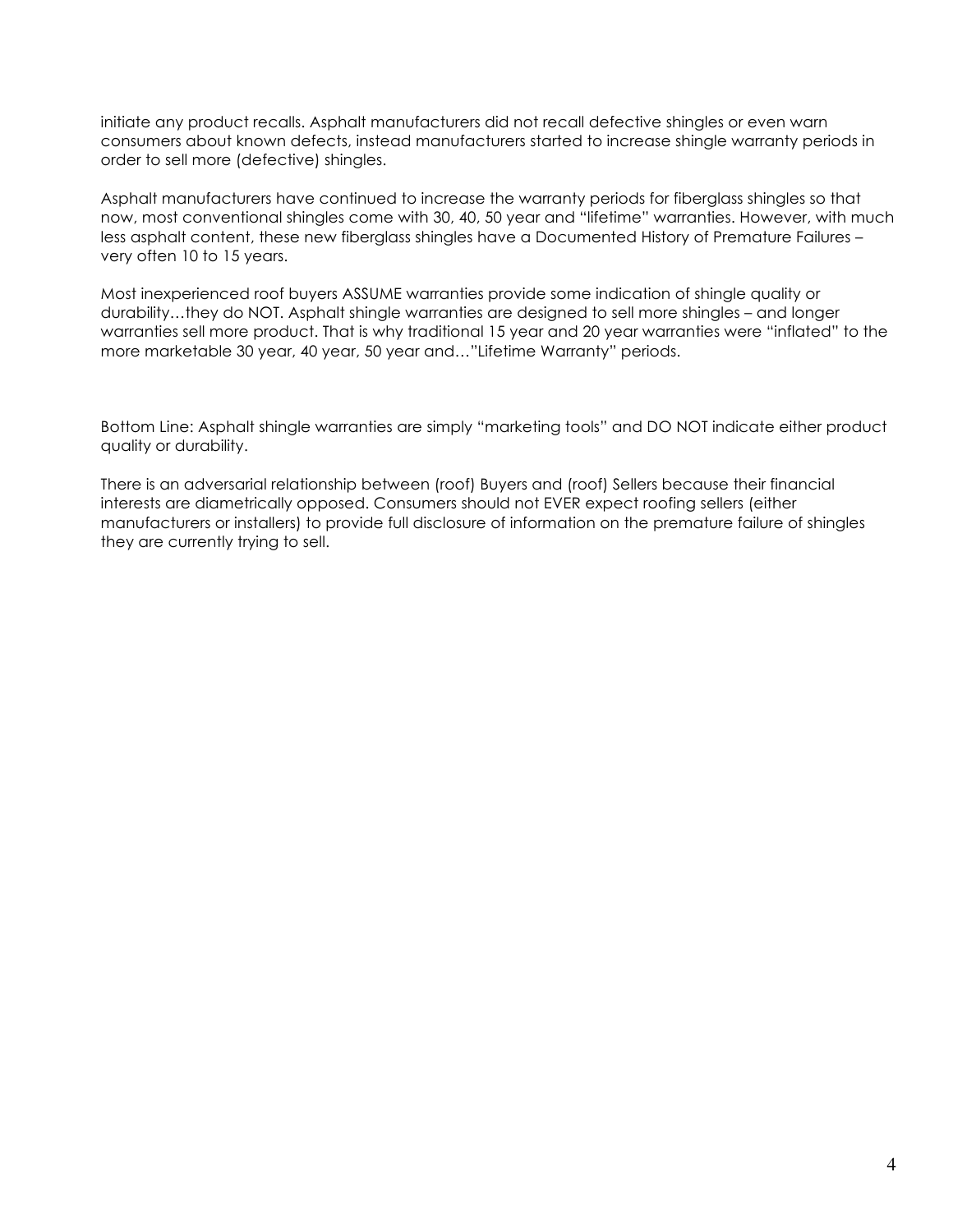### FIBERGLASS FAILURES BECOME COMMON KNOWLEDGE

Roofing contractor associations across the country became aware of the inferior quality of fiberglass shingles when member contractors complained the shingles didn't contain enough asphalt and were failing within 10 years. Contractor associations presented these concerns to the asphalt manufacturers and, in a short period of time, the inferior quality of fiberglass shingles became common knowledge within the entire roofing industry.

*The concerns regarding asphalt shingles began as a result of complaints received from (Western States Roofing Contractors Association) WSRCA member contractors. Following complaints, in 1991, the WSRCA circulated an Asphalt Shingle Problem questionnaire to it's members to determine if there was a problem with asphalt shingles. [11]*

*The results of the questionnaire showed that many of the 20-year guaranteed asphalt fiberglass shingles were failing as early as six months and continuing to fail up to 12 years. The average failures were occurring at about five years of age. The WSRCA determined that There was a problem. [12]*

*The failures and problems reported included: blow-offs, buckling, curling, loss of granules, splitting and cracking and seal-down problems. [13]*

While many asphalt manufacturers (and roofers) like to pretend that problems with premature failures were limited to the cheaper (post 1980's) organic shingles, the fact is, premature shingle failure has ALWAYS been associated with the fiberglass design. A fact quickly confirmed in cursory examination of trade magazines in the early 1990's which contained numerous articles on the defective fiberglass shingles – and strategies for contractors to eliminate financial liability for selling fiberglass shingles which they expected to fail prematurely.

While the Western States Roofing Contractors Association (WSRCA) is credited with the initial identification of the premature failure of fiberglass shingles, other contractor associations from across the country were also reporting premature failure of fiberglass shingles and expressing their concerns about the financial liability for continuing to sell these defective shingles.

*The Midwest Roofing Contractors Association (MRCA), another trade organization, has also received reports from their members of early failure of fiberglass shingles from Connecticut to California…According to Don Berg, of the National Roofing Contractors Association (NRCA) technical department, the cracking is not limited to one or two brands, or one or two types of qualities of shingle. It has occurred in the commodity grade and the architectural grade shingles. Berg has received reports from generally around the country…[14]*

As a result of complaints from the contractor associations – in the early 1990's asphalt manufacturers were finally forced to admit that they had been (and were) selling defective fiberglass shingles and that the premature failures of fiberglass shingles were not limited to any particular manufacturer, or any particular type of shingle.

Unfortunately, while asphalt manufacturers were finally forced to acknowledge the sale of defective shingles, they did NOT initiate any product recalls and they did NOT alert consumers to the known problem of premature failure. They simply acknowledged they were aware of the defective shingles and they promised to "study" the problem.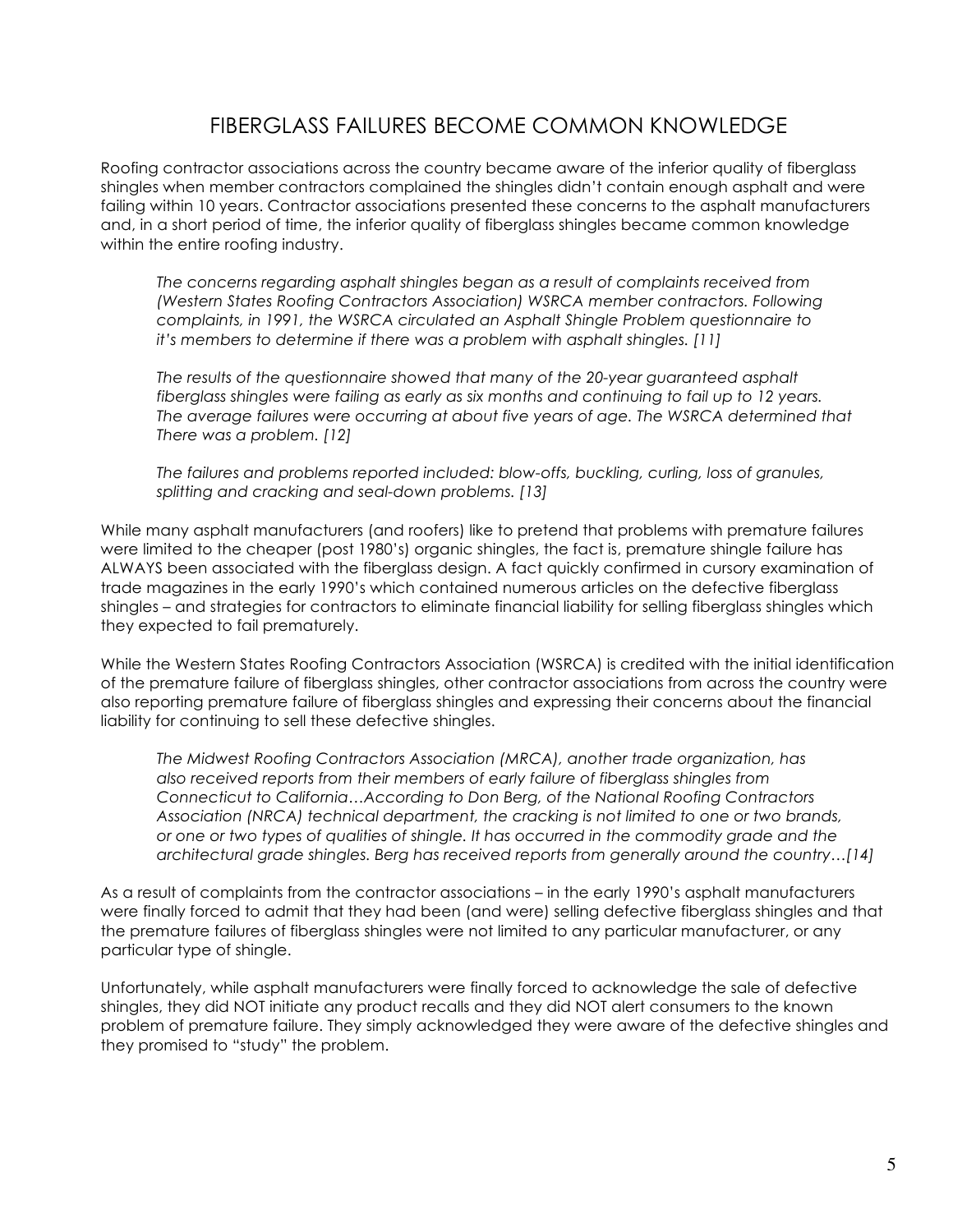*The Asphalt Roofing Manufacturers Association (ARMA) is also aware of the problem, and responding in part to WSRCA test results, has recently formed a task force to study it and find solutions…the cracking problem occurs in a number of different types of shingles, from a number of different manufacturers, in many parts of the country. [15]*

The premature failure of fiberglass shingles is simply historical fact. Reports of defective fiberglass shingles were documented by contractor associations and acknowledged by manufacturer associations. By the late-1990's premature failure of "modern" asphalt shingles, both fiberglass and newer organic, was common knowledge within the roofing industry – and had started to become widely known by the general public, finally resulting in several recent Class Action Lawsuits.

Unfortunately, many asphalt manufacturers were very reluctant to even admit shingles were failing prematurely, they NEVER issued product recalls or warned consumers about defective shingles after acknowledging problems and they continue to deny liability – while providing (hundreds of) millions of dollars for class action settlements…

And still, some consumers are SHOCKED by information that manufacturers (and roofers) are currently selling fiberglass shingles with a documented history of premature failures. Consumers should not be shocked that roofers are currently selling products KNOWN to be defective – they have been selling defective shingles for almost 30 years.

> The asphalt industry is NOT like the automotive industry. There are no "recalls" when asphalt shingles are found to be defective. Recent history has shown defective shingles continue to be sold for decades.

The asphalt industry does NEED to demonstrate the same responsibility (to consumers) as the auto industry because most Americans move every 5 to 7 years – before the premature failure occurs – so they are not affected by sales of shingles known to be defective…The subsequent homeowners must deal with the premature failures. Asphalt manufacturers have admitted, in major trade publications, this Strategy of Planned Obsolescence. [16]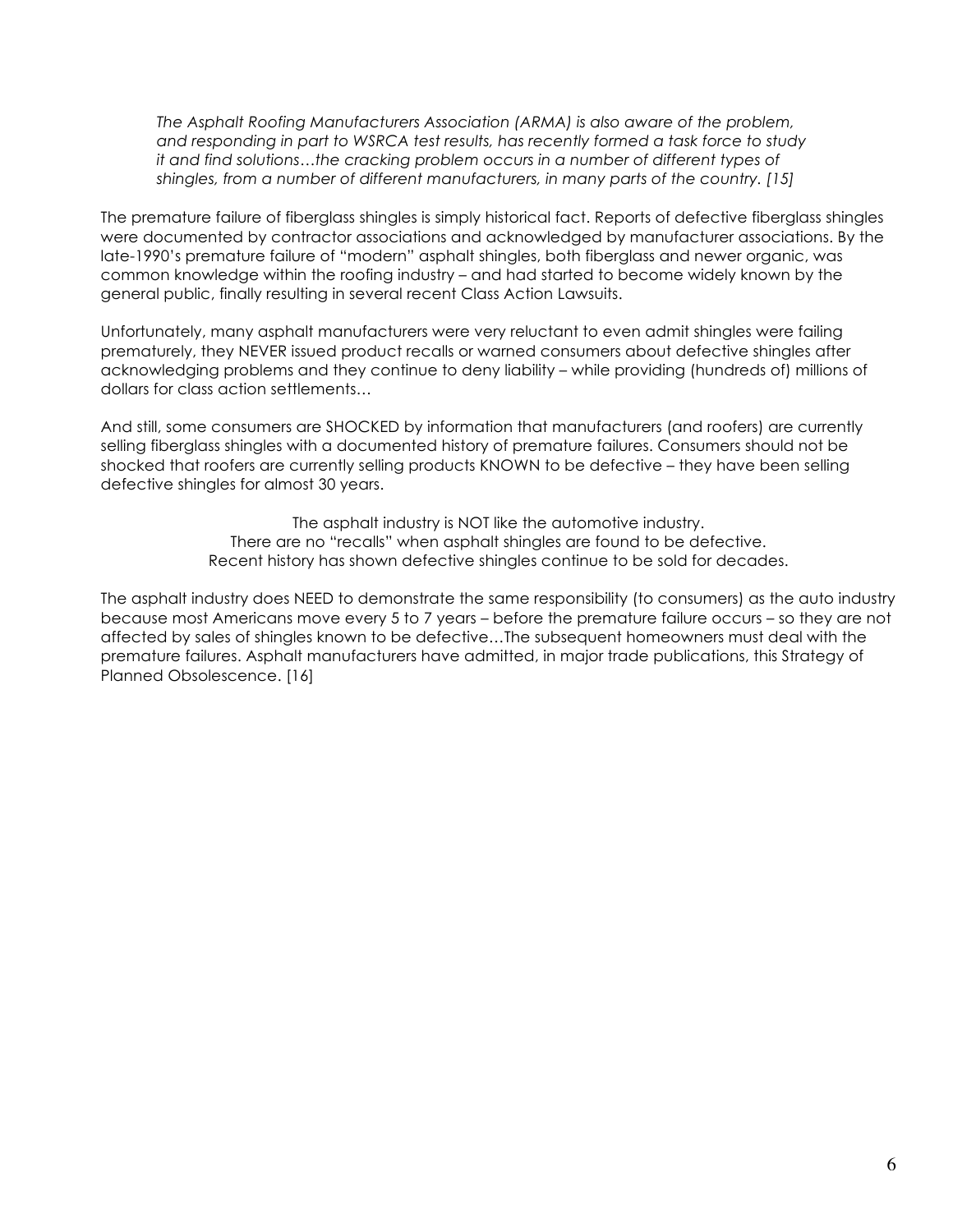### LIFESPAN OF CONVENTIONAL FIBERGLASS SHINGLES

It's important to understand that all asphalt shingle roofs wear unevenly and the determination of "failed" (or "failing") roofing is ALWAYS based on the worst, or weakest, portions of the roofing – never the strongest. It simply does not matter if the North side of the roof is in relatively good condition when shingles on the South side have already failed.

Prospective buyers will expect the (worst areas of) roofing to be able to pass a "Five Year Certification" inspection. When roofs "fail" this Re-Sale Inspection, normally the replacement of roofing or payment of a "Roofing Allowance" will be required in order to sell the home. Therefore, determination of the "Re-Sale Window" for roofing products is related to the condition of the worst area of roofing – even when the worst sections are only a small percentage of the entire roofing area.

Paying \$10,000 to re-roof with asphalt shingles today may just be your initial down payment when it requires replacement costs of an additional \$12,988 (with inflation) in just 12 years. That is a total roof cost of \$22,988 in 12 years – and the cycle continues. Very few (if any) consumers would agree to invest (stocks, bonds, savings, mutual funds, commodities, etc.) \$10,000 with a 12-year guarantee that their return on investment would be \$0.

#### ASPHALT DURABILITY OF 5 to 10 YEARS

*Asphalt shingle manufacturers are notorious for not honoring their warranties, they always Have an excuse, and people do not file suit due to high legal costs…Our area, near Chicago…We are tearing off more and more of the so-called "40-year" asphalt shingles that are from 8 to 11 years old. If the homeowner is concerned with how the roof looks (and not just being weather tight) they are usually unhappy at the 6 to 10 year point. [17]*

#### ASPHALT DURABILITY OF 10 to 15 YEARS

*Most homeowners are lulled into thinking that, if a 30-year roof shingle is installed on their home (as stated by the roof manufacturer), then that roof will last the suggested life expectancy. Not so! Most roofs fail in 10 to 15 years. Very few roofs last past 15 years! [18]*

*We have found that most of our asphalt shingle re-roofing in the Seattle area is replacement of fiberglass shingles that are only 10 years to 15 years old and that very few fiberglass shingles have lasted past 15 years. Shingles reaching that age tend to look pretty nasty and often could not pass a Re-Sale Inspection. [19]*

*Today's asphalt shingles are not the asphalt shingles of 30 years ago. Today, asphalt shingles are only 10 to 30 percent asphalt by weight – and less asphalt means poorer performance…Today's asphalt shingles are so susceptible to damage from heat, cold, thermo-shock, algae and mold that asphalt roofs today most often last only 10-15 years. By that time a good deal of the shingle has washed into the rain gutters. [20]*

*Most of us have been programmed into thinking that asphalt roofing is the only real option since it's inexpensive and gets the job done, at least in short term. You get what you pay for…The problem is Asphalt doesn't hold up to the requirements that most homeowners have…Asphalt usually protects your home for about 10-15 years…[21]*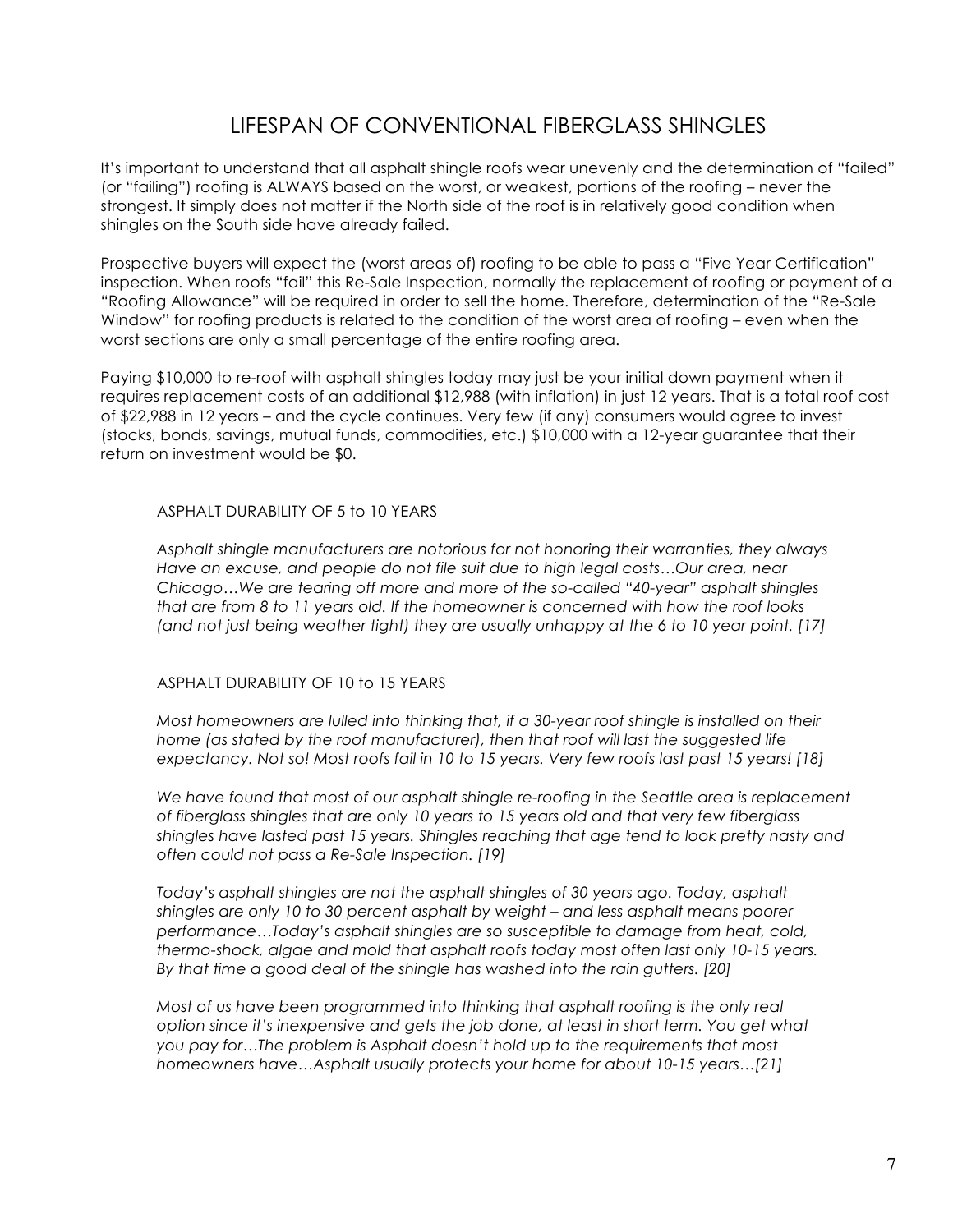#### ASPHALT DURABILITY OF 15 to 20 YEARS

*According to the asphalt roofing industry, the average shingle roof lasts 17-19 years. The actual lifetime is dramatically lower than this in hot climates and extreme weather situations. Unfortunately, the warranties on these products do not cover natural wear and tear from weather. Damage resulting from high winds, hail, rain and extreme temperatures are also not covered. [22]*

*Asphalt can require re-roofing every 12-20 years, with the average age of roofing in the U.S. being only 17 years. That's because asphalt roofing, being made of oil impregnated paper or fiberglass begins to deteriorate as soon as you put it on your roof. [23]*

*Generally speaking, new shingled roofs should last upwards of 20+ years. However, many Factors, such as proper installation, climate, and ventilation, impact the life of your roof. [31]*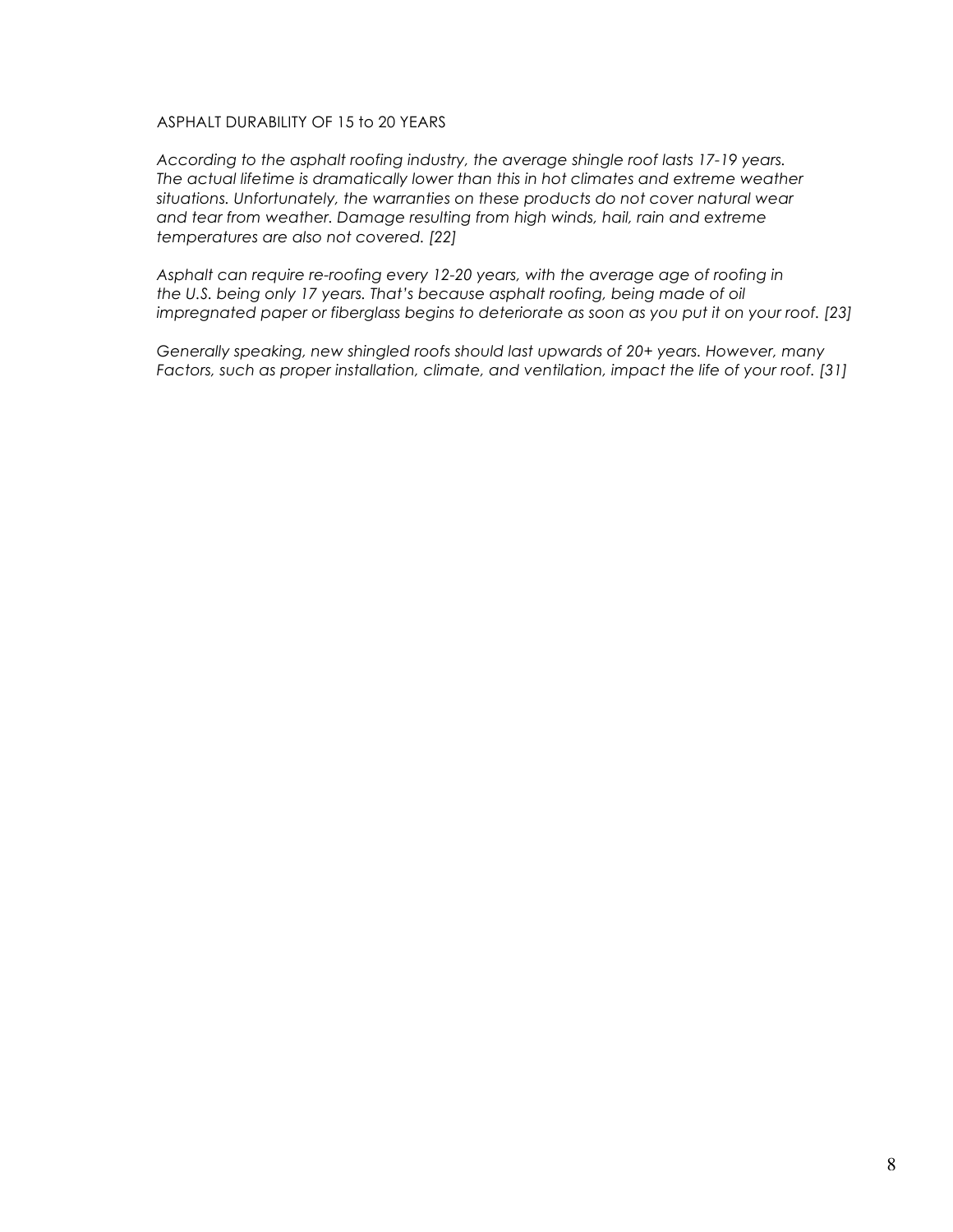### NO WARRANTY COVERAGE FOR "SERVICE LIFE" ELIMINATING LIABILITY FOR DEFECTIVE SHINGLES

Many people don't understand – some have a hard time accepting – that asphalt warranties DO NOT actually provide coverage for the durability / lifespan / service life of shingles. Most consumers wonder how manufacturers are able to avoid the financial liability for providing warranties that are DECADES LONGER than the known, and documented, lifespan of the shingles. Manufacturers can, and do, market asphalt shingles with unrealistic warranties because:

- a) What accountability is there? Most homeowners will not risk \$100,000 in legal costs – to enforce warranty coverage on a \$15,000 roof.
- b) Class Action Lawsuits on asphalt shingles did not begin until the late 1990's. And, to date, class action lawsuits have proven to be very inefficient in bringing reform – paying pennies on the dollar.
- c) Generally speaking, all the premature failures related to the natural "aging" of fiberglass asphalt shingles are NOT guaranteed as part of the specific "Limited" warranty coverage.

The Bottom Line: Even if asphalt warranties DID still cover the Durability / Lifespan / Service Life of shingles, there would still be very little accountability for manufacturers. However, that does not really matter because as the premature failure of modern shingles, fiberglass and organic, became common knowledge, coverage for the "service life" of shingles was REMOVED from warranties.

## SERVICE LIFE NOT COVERED

While most consumers naturally assume shingle warranties indicate expected product durability (as in the past) the current strategy of "limiting" warranty coverage to only "production defects" and/or "manufacturing defects" has allowed asphalt manufacturers (and asphalt roofers) to use inflated warranty periods of 30 years, 40 years, 50 years, even "Lifetime," as an effective sales and marketing tool…some claim a very deceptive sales and marketing tool. Many professionals in the building industry refer to this asphalt shingle marketing as blatant deception to the consumer.

*In fact, less than 1% of all CertainTeed shingles are found to have manufacturing defects. But they all age…The natural aging process begins as soon as the shingles are installed…[24]*

Asphalt warranties are "limited" in the sense they only guarantee "production defects" or "manufacturing defects" and NOT the normal process of aging (the "service life") of the shingle. Asphalt manufacturers admit less than 1% of fiberglass shingles have "manufacturing defects"…but 100% of shingles fail due to the normal process of aging.

*We warrant that your Owens Corning Shingles are free from any manufacturing defects that materially affect their performance on your roof…[25]*

*CertainTeed warrants to the original property owner/consumer that, when subject to normal and proper use, it's shingles will be free from manufacturing defects…[26]*

*All GAF shingles covered by this warranty…carry a lifetime warranty against manufacturing defects…[27]*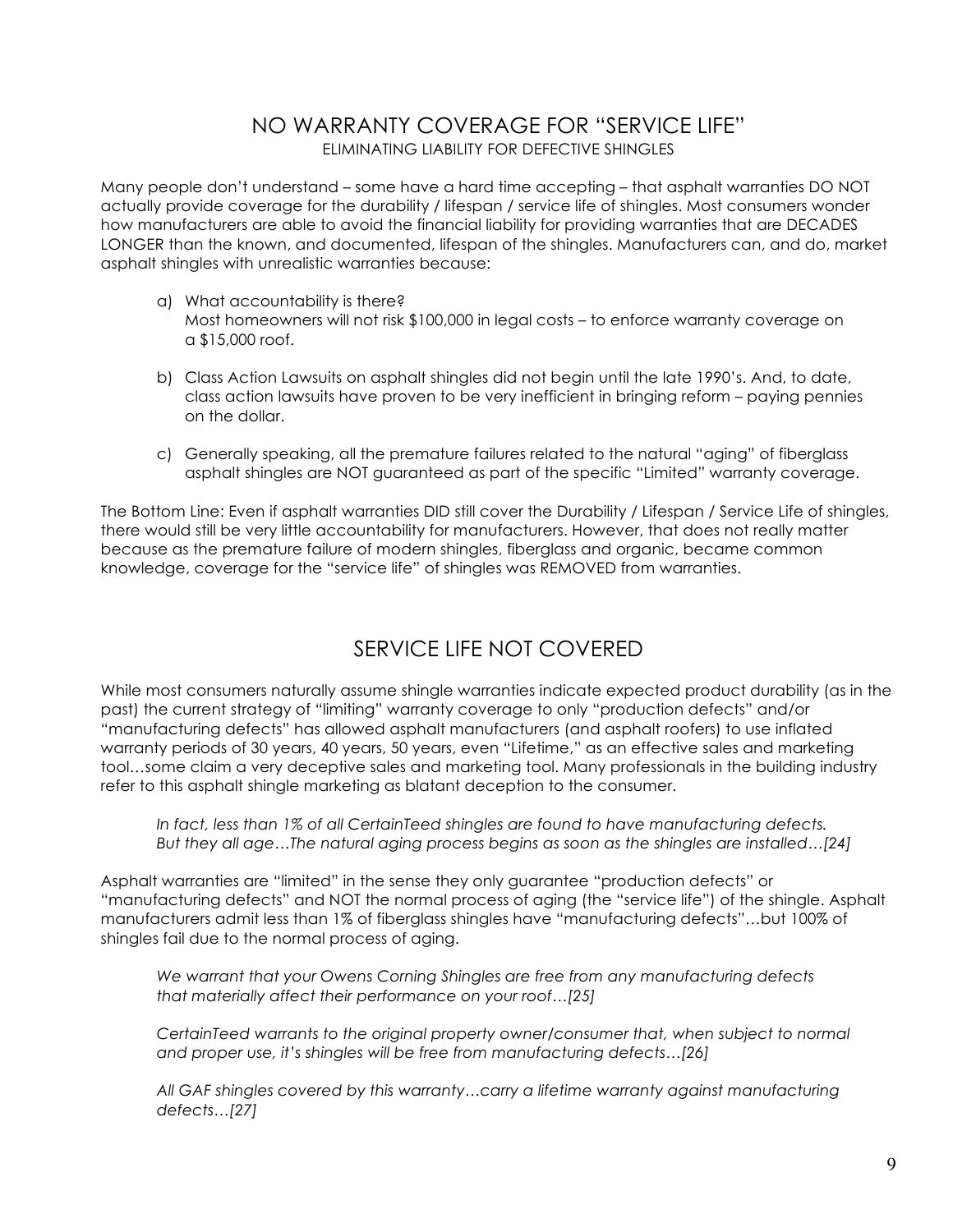*In the last two weeks we have heard skepticism about warranties. To many roofing contractors it appears that warranties are now just another marketing tool, and no longer an indicator of the underlying durability and quality of a shingle. [28]*

The traditional (historical) warranty coverage of asphalt shingles included coverage for shingle "Service Life"…because traditional – pre 1970's – shingles had a history of lasting longer than the 15 year or 20 year warranties. However, there was a dramatic change in the asphalt roofing industry between 1991 and 1993.

Due to market pressures of other roofing products, asphalt shingle manufacturers further "inflated" their warranties at the beginning of 2011. They have led consumers to believe there is new technology for manufacturing asphalt shingles allowing for considerably longer warranties – many of which are "Lifetime." Are these "new" fiberglass shingles any different from those manufactured in 2010 with considerably shorter warranty "coverage"? THEY ARE NOT.

*Is there a DO NOT MIX issue with like products even if the wrappers indicate different Warranty lengths? No, this warranty change in and of itself will not cause a DO NOT MIX Situation. [30]*

Unfortunately, many inexperienced consumers continue to assume "limited" asphalt warranties indicate either the quality or durability of shingles…THEY DO NOT. After widespread premature failure of shingles were reported by contractor associations across the country – suddenly all asphalt manufacturers eliminated coverage of shingle "service life." Since that time (early 1990's) asphalt warranties DO NOT indicate the durability or quality of shingles.

*In fact, at least one major manufacturer (CertainTeed) has already admitted that it does not even verify the performance or durability of the shingles it produces and sells. And, without any record of shingle performance or durability in the real world, it doesn't have any evidence of the percentage of shingles (if any) that actually last 15 or 20 years. [29]*

Since asphalt warranties no longer indicate either the quality or durability of shingles, it's extremely important that consumers are educated in order to avoid purchasing a product that is incapable of the protection they expect.

*Although your shingles may exhibit signs of cracking and balding, this does not indicate that your shingles are defective. There are many variables beyond the manufacturers control which can contribute to the premature failure of the roofing shingles. [32]*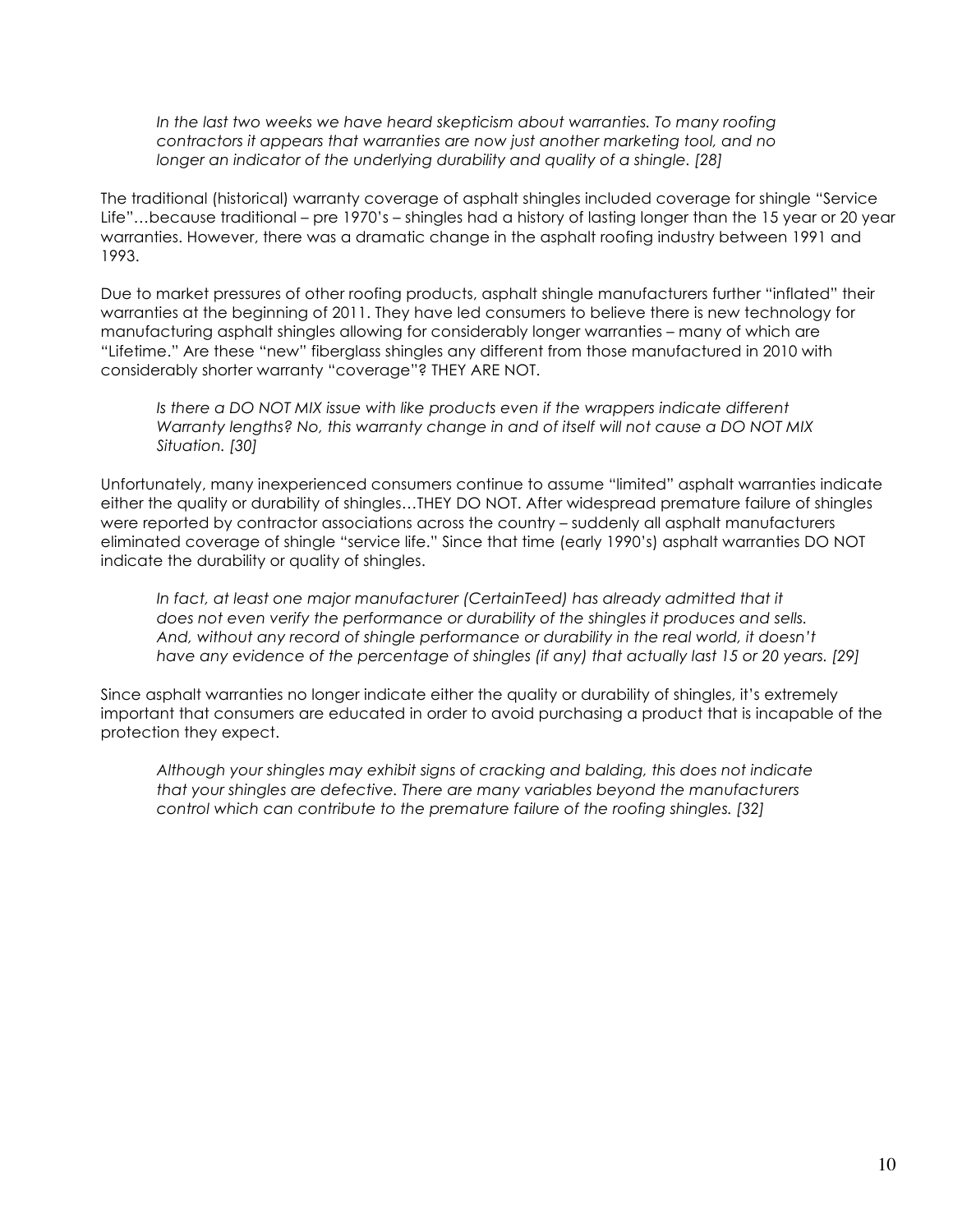## **CONCLUSION**

On the issue of failed / failing roofing, it's important to understand that "expert" opinions will reflect the fundamental perspective of those expressing the opinion. And often the difference between the perspective of (roof) Sellers and the perspective of (roof) Buyers can be quite extreme. The perspective of sellers and buyers differs because their financial interests are diametrically opposed.

> All roofers claim to have the best product And all roofers claim to provide the best installation. Obviously, that cannot be true.

It's unwise to pay too much, but it's worse to pay too little. When you pay too much, you lose a little money…that is all. When you pay too little, you sometimes lose everything, because what you bought was incapable of doing what it was bought to do. The common law of business prohibits paying a little and getting a lot…it can't be done. If you deal with the lowest bidder, it is well to add something for the risk you run. And if you do that, you will have enough to pay for something better."

Do you want to get the BEST VALUE on your roofing project?

You will need Full Disclosure and Unbiased Information.

Are you willing to spend your money on a product that is GUARNTEED TO FAIL?

Do you want to repeat the process every 10-15 years?

Demand roofing products that will protect your investment.

BE AN EDUCATED CONSUMER